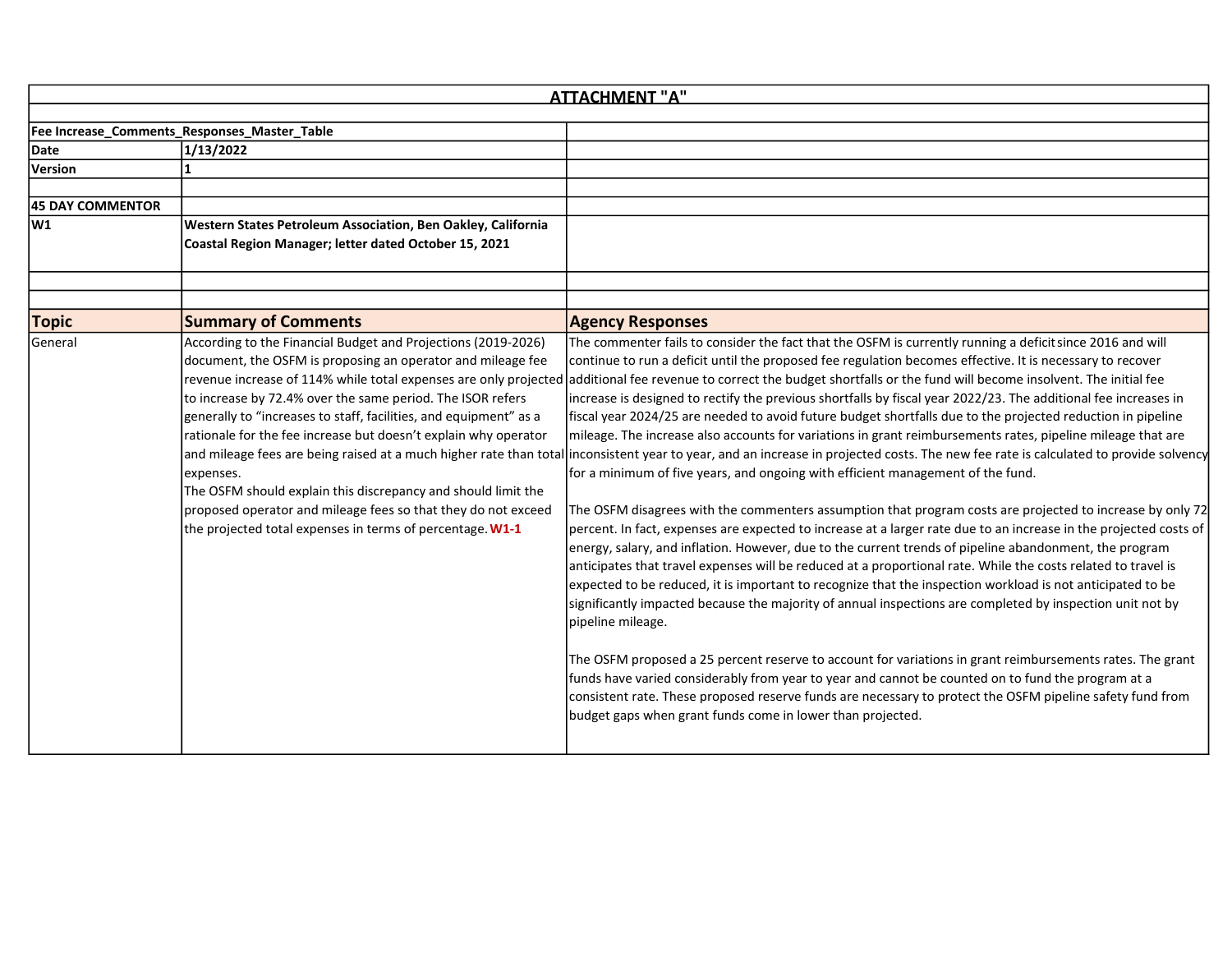| General |                                                                   | Operator and Mileage Fee increases of the magnitude envisioned OSFM is committed to increasing program efficiency while also maintaining appropriate staff and resources to |
|---------|-------------------------------------------------------------------|-----------------------------------------------------------------------------------------------------------------------------------------------------------------------------|
|         |                                                                   | by the proposed regulation should only come with corresponding  meet federal and State inspection requirements. For instance, the OSFM implemented a teleworking schedule   |
|         | commitments to efficiency and transparency from OSFM.             | for staff to reduce office space and expenses, utilized online tools to conduct virtual inspections limiting staff                                                          |
|         | Such commitments should be demonstrated through annual            | travel expenses, and combined two of the six mandatory headquarter inspections (OME and PAPEE)                                                                              |
|         | reports/audits and could include such metrics as:                 | inspections to increase efficiency for both the pipeline operator and OSFM.                                                                                                 |
|         | • Comparing results against set goals.                            | There exist several program metrics that demonstrate the OSFM's program performance. The U.S. DOT                                                                           |
|         | · Task assignment, delegation, tracking, and completion.          | PHMSA completes an annual Federal Audit of the OSFM Pipeline Safety Program, in which the OSFM has                                                                          |
|         | . Integration of technology or other innovations that lead to     | consistently scored above 88% since 2016. The PHMSA Program Evaluation and Progress Report findings are                                                                     |
|         | increased organizational                                          | found on the PHMSA webpage here: https://www.phmsa.dot.gov/working-phmsa/state-programs/evaluation-                                                                         |
|         | efficiency.                                                       | search                                                                                                                                                                      |
|         | • Performance on the annual federal progress report and           | In addition, a set of performance metrics has been developed by both PHMSA and the National Association of                                                                  |
|         | program review and whether the OSFM received the full amount      | Pipeline Safety Representatives (NAPSR) to look at hazardous liquid state program performance in the                                                                        |
|         | of the available grant (see comment under Maximize the            | following areas:                                                                                                                                                            |
|         | Federal Reimbursement Grant below). W1-2                          | ·Inspection Activity                                                                                                                                                        |
|         |                                                                   | ·Inspector Qualification                                                                                                                                                    |
|         |                                                                   | •Enforcement                                                                                                                                                                |
|         |                                                                   | .Incident Investigation.                                                                                                                                                    |
|         |                                                                   | For additional information on the OSFM performance see PHMSA's State Program Metrics webpage here:                                                                          |
|         |                                                                   | https://portal.phmsa.dot.gov/analytics/saw.dll?Portalpages&PortalPath=%2Fshared%2FPDM%20Public%20W                                                                          |
|         |                                                                   | ebsite%2F_portal%2FPublic%20Reports&Page=State%20Program&Action=Navigate&var1=dashboard.variable                                                                            |
|         |                                                                   | s%5b%27state%27%5d&cov1=%22PHP%20-%20Geo%20Location%22.%22State%20Name%22&val1=%22%22                                                                                       |
|         |                                                                   |                                                                                                                                                                             |
|         |                                                                   |                                                                                                                                                                             |
|         |                                                                   |                                                                                                                                                                             |
|         |                                                                   |                                                                                                                                                                             |
| General | The OSFM notes "the general reduction in mileage as old           | The OSFM disagrees with this comment. Out-of-service pipeline are pipeline that have been purged of                                                                         |
|         | pipelines are taken out of service" and acknowledges that "the    | hazardous liquids and are considered active until abandoned (see Advisory Bulletin PHMSA-2016-0075).                                                                        |
|         | number of operators has been decreasing as a result of company    | These lines are subject to the same regulatory oversight as those pipelines currently shipping product.                                                                     |
|         | mergers." Instead of viewing this trend as an opportunity to find | Although OSFM has seen a general reduction in jurisdictional pipeline mileage, the inspection workload                                                                      |
|         | efficiencies, the OSFM sees this as another reason to increase    | required of OSFM has increased due to recent legislation and federal requirements. These included California                                                                |
|         | fees: "The proposed regulations target these two observed         | mandated inspections according to GC §51015.1 and §51013.1 and leak detection requirements in accordance                                                                    |
|         | trends and should negate the need for fee revisions for the       | 49 C.F.R. §195.134, among others. The proposed fees factor in the vulnerability of pipeline mileage and                                                                     |
|         | foreseeable future."                                              | number of operators due to variations in the pipeline industry while also maintaining funding for the                                                                       |
|         | $W1-3$                                                            | appropriate staff and resources to complete the increased inspection workload.                                                                                              |
|         |                                                                   |                                                                                                                                                                             |
|         |                                                                   |                                                                                                                                                                             |
|         |                                                                   |                                                                                                                                                                             |
|         |                                                                   |                                                                                                                                                                             |
|         |                                                                   |                                                                                                                                                                             |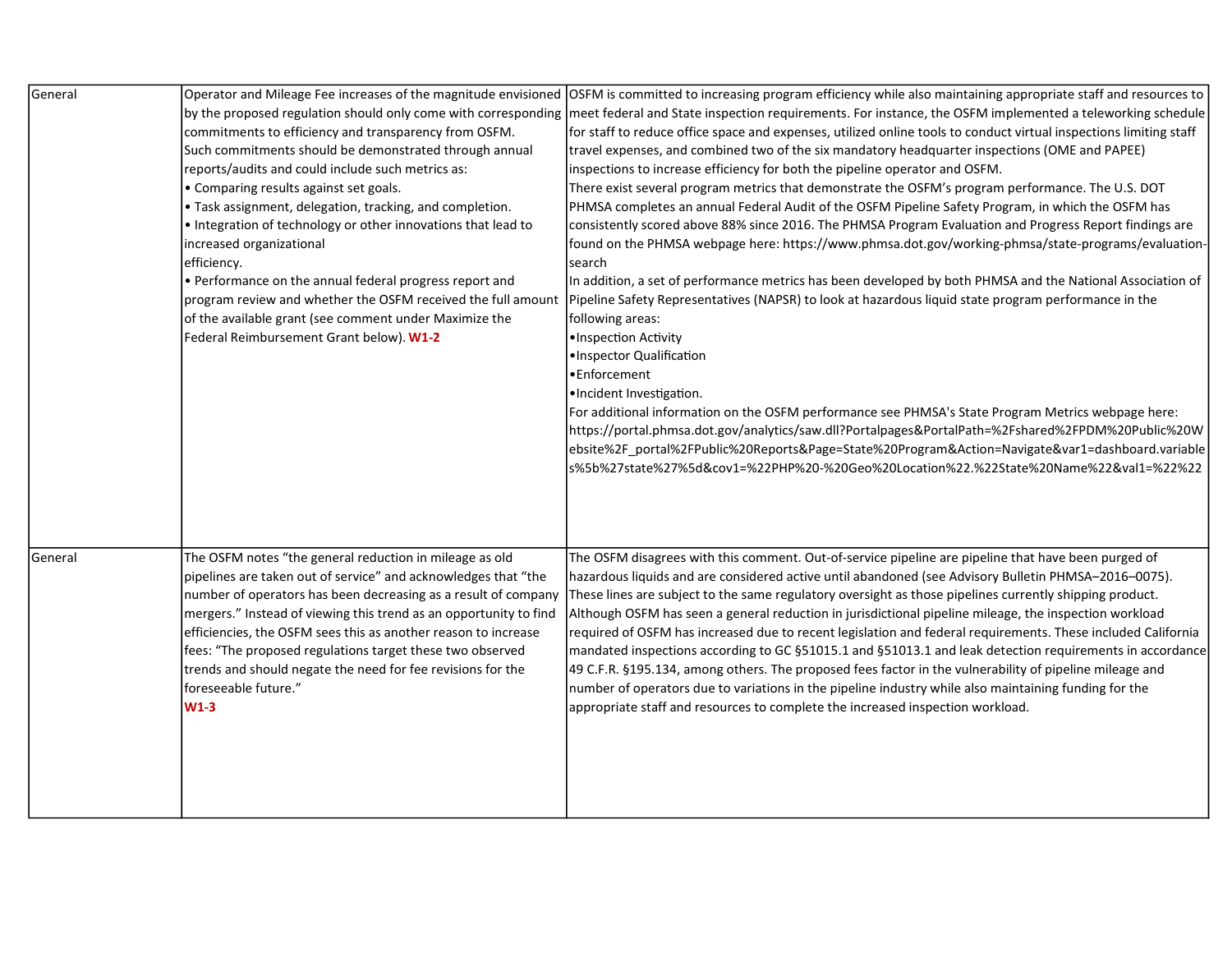| General | The OSFM should establish a formal inspection protocol to<br>improve the efficiency of inspections and promote consistency<br>between inspectors. The OSFM should explain why a reduced<br>number<br>of operators and total pipeline miles has not resulted in any<br>reduced program costs. The OSFM should consider a funding<br>mechanism based on actual costs rather than projected workload   Funding Mechanism:<br>or budget, see comment under Reasonable Alternatives<br>Considered. W1-4 | Efficiency and Consistency: The OSFM is continually striving to increase efficiency and consistency in the<br>program (see examples in the response to comment W1-2).<br>Reduced Operators and Mileage: The proposed fees will ensure appropriate staff and resources assuring the<br>OSFM continues to meet federal and State inspection requirements (see comment W1-3).<br>The OSFM funding mechanism is based on historic costs projected in to the future and required under<br>Government Code 51019 to cover expenses for the following year. The fees proposed are divided<br>proportionally across the regulated community based on their pipeline mileage owned. Should costs decrease<br>in the future the OSFM will reevaluate the fee at that time. The fees being modified have not been increased<br>since 2007. Since that time, program costs have risen significantly due to inflation, rising personnel costs and<br>pipeline program expansion.                                                                                                                                                                       |
|---------|----------------------------------------------------------------------------------------------------------------------------------------------------------------------------------------------------------------------------------------------------------------------------------------------------------------------------------------------------------------------------------------------------------------------------------------------------------------------------------------------------|-------------------------------------------------------------------------------------------------------------------------------------------------------------------------------------------------------------------------------------------------------------------------------------------------------------------------------------------------------------------------------------------------------------------------------------------------------------------------------------------------------------------------------------------------------------------------------------------------------------------------------------------------------------------------------------------------------------------------------------------------------------------------------------------------------------------------------------------------------------------------------------------------------------------------------------------------------------------------------------------------------------------------------------------------------------------------------------------------------------------------------------------|
| General | OSFM should demonstrate annually that it is maximizing the<br>federal reimbursement through effective performance on the<br>annual federal progress report and program review as part of the<br>proposed fee increase regulation. W1-5                                                                                                                                                                                                                                                             | The OSFM should not be leaving federal money on the table while The OSFM is maximizing the federal grant funding and continue to demonstrate effective performance and<br>asking pipeline operators to absorb a significant fee increase. The utilization of federal funds through the annual federal audit findings. Federal grant funding is based on actual<br>reimbursable expenses incurred by OSFM and the score received on the PHMSA annual evaluation<br>(see response to comment W1-2).                                                                                                                                                                                                                                                                                                                                                                                                                                                                                                                                                                                                                                         |
| General | The OSFM should include an analysis of its ratio of<br>supervisorial/administrative positions to nonsupervisory/<br>to non-supervisorial/administrative positions. W1-6                                                                                                                                                                                                                                                                                                                            | The ratio is outside of the fee structure proposed but will be discussed. The commenter appears to encourage<br>the OSFM to eliminate staff positions engaged in pipeline safety inspection to reduce the fee imposed on<br>administrative positions and should establish a goal of achieving a operators. The comment fails to consider the fact that all operators and all pipelines must be inspected<br>ratio of between 1:3 to 1:7 supervisorial/administrative positions  annually in California in addition to federal pipeline regulations. The staffing requirements are necessary to<br>complete the required inspections. From FY 2021/2022 going forward the OSFM anticipates 6.5 administrative<br>staff assisting the 34.9 supervisorial/inspection/damage prevention staff. This amounts to an approximate 1:5<br>ratio, which falls in line with the commenters desired ratio without the need to eliminate staff positions.<br>Importantly, administrative staff do not possess the necessary qualifications to inspect pipelines but their<br>support is essential to the program carrying out its mission effectively. |
| General | The OSFM statements beg the question, on what basis did the<br>OSFM come to the conclusion that "the proposed regulations are<br>not expected to create or eliminate jobs" following a year in<br>which the industry already saw significant job losses and after<br>disclosing that a single operator will see a fee increase of over<br>\$1.1 million in the first year of the program alone and nearly \$1.3<br>million per year starting in 2025? W1-7                                         | This comment does not speak to the regulation but to the analysis undertaken by the OSFM. The analysis was<br>derived from the survey sent to the pipeline industry and information presented to us. We cannot compel<br>industry to respond to solicitation for information on regulations that may impact their operations. However,<br>in the absence of data provided by industry we are forced to undertake an analysis with less than all<br>information available to the commenter. It also appears that the impacts projected by WSPA is using the<br>largest operator in California as an example, which is not representative of all operators. The impact to each<br>operator is unique based on their pipeline mileage.                                                                                                                                                                                                                                                                                                                                                                                                       |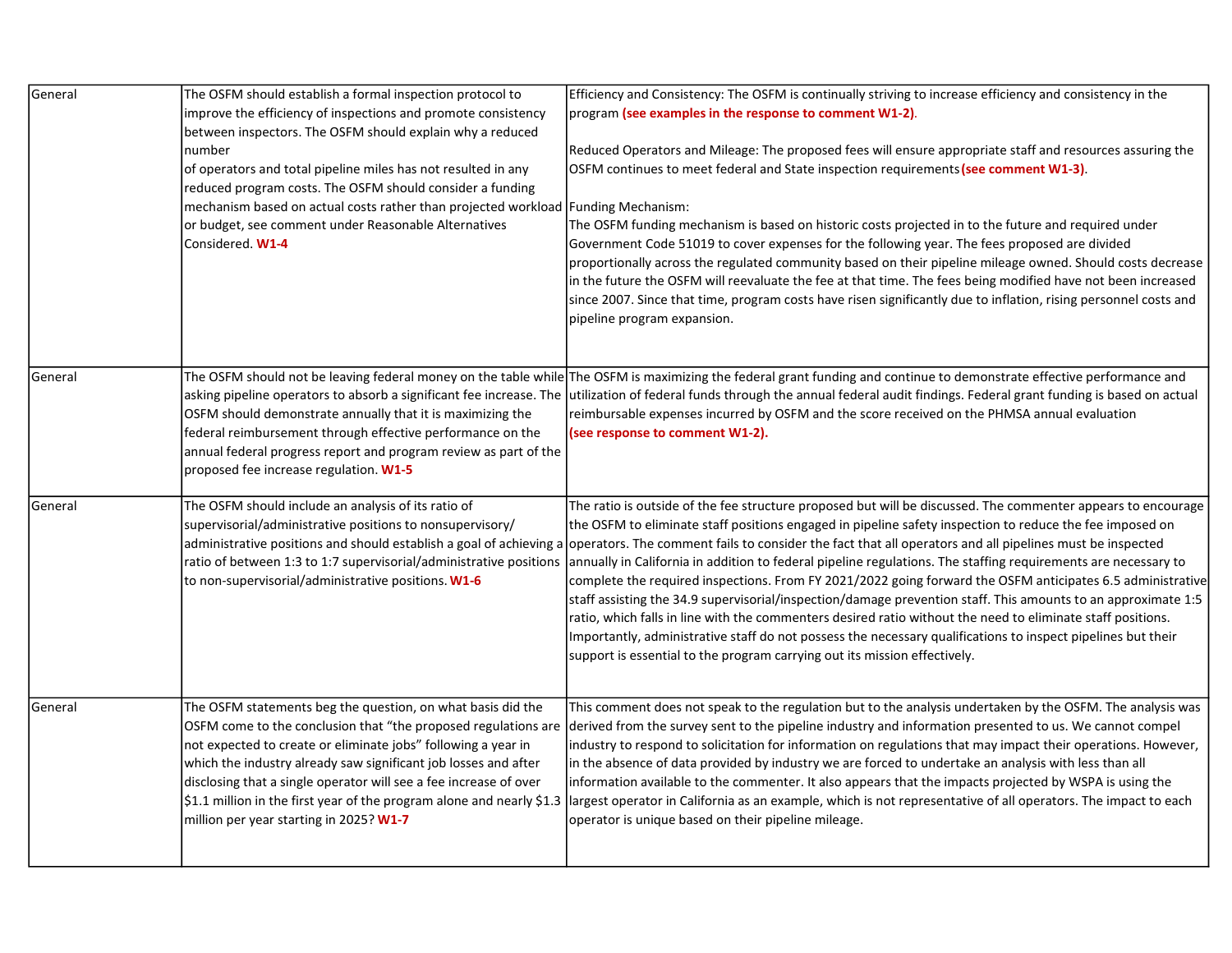| General        | How did the OSFM arrive at the specific conclusion that a 114%<br>"nominal") will "not drive business out nor incentivize the<br>creation of new business"? W1-8                                                                                                                                                                                                                                                                                                                                                                                                                                                                                                                                                                                                              | The proposed fee increase was based on the information provided in the ISOR and supporting documents as<br>increase in Operator and Mileage Fees (characterized by OSFM as Specified in the ISOR. The purpose is to fund the program and not to determine the threshold at which<br>businesses would leave California and raise the fee to that level. The survey sent to operators indicated that<br>approximately 50% of the respondent companies found pipeline fees impacted operations. This also means<br>50% are unaffected. Importantly, pipeline operators function, expand, and contract based on demand for<br>petroleum not fees assessed. An alternative way to look at the proposed fee increase is that operators have<br>been saving on regulatory expenses that could have been incurred over the past several years while the OSFM<br>has been running a budget deficit.                                                                                                                                                                                                                 |
|----------------|-------------------------------------------------------------------------------------------------------------------------------------------------------------------------------------------------------------------------------------------------------------------------------------------------------------------------------------------------------------------------------------------------------------------------------------------------------------------------------------------------------------------------------------------------------------------------------------------------------------------------------------------------------------------------------------------------------------------------------------------------------------------------------|------------------------------------------------------------------------------------------------------------------------------------------------------------------------------------------------------------------------------------------------------------------------------------------------------------------------------------------------------------------------------------------------------------------------------------------------------------------------------------------------------------------------------------------------------------------------------------------------------------------------------------------------------------------------------------------------------------------------------------------------------------------------------------------------------------------------------------------------------------------------------------------------------------------------------------------------------------------------------------------------------------------------------------------------------------------------------------------------------------|
| <b>General</b> | What specific evidence supports the conclusions that the fee<br>increase will not result in the "creation or elimination of pipeline<br>operators" or will not "encourage or discourage pipeline<br>operators from expanding their business in California"? W1-9                                                                                                                                                                                                                                                                                                                                                                                                                                                                                                              | Entering and exiting the pipeline industry is a costly endeavor. Operations require specialized labor, hardware,<br>and software to meet stringent regulatory requirements at both the State and federal level. These hurdles<br>create a stable market that adapts to changing regulatory requirements, such as fee increases. Importantly,<br>the demand for petroleum products is the primary driver for pipeline operators, not fees. See comment W1-8                                                                                                                                                                                                                                                                                                                                                                                                                                                                                                                                                                                                                                                 |
| General        | In the absence of facts, the OSFM findings are entirely conclusory.<br>OSFM should disclose specific assumptions, facts, documents,<br>testimony, conversations, or other evidence relied upon in<br>coming to each of the above conclusions, and refrain from<br>making conclusory findings. W1-10                                                                                                                                                                                                                                                                                                                                                                                                                                                                           | The OSFM disagrees with the assertion that the findings are conclusory. The ISOR and supporting documents<br>form the basis of the analysis.                                                                                                                                                                                                                                                                                                                                                                                                                                                                                                                                                                                                                                                                                                                                                                                                                                                                                                                                                               |
| General        | The OSFM did not take proactive steps to consider a broad range<br>of reasonable alternatives. Instead, the OSFM responded to<br>alternatives "suggested by industry survey" and limited their<br>analysis to three alternatives "based on comments received." A<br>more meaningful consideration of reasonable alternatives would<br>have included a review of funding mechanisms for pipeline safety<br>programs administered in other states, including the Minnesota<br>Office of Pipeline Safety (MNOPS) and the Washington Utilities<br>and Transportation Commission's (UTC) Pipeline Safety Program.<br>Both funding methodologies are based on actual rather than<br>projected costs and are more directly attributable to each specific<br>pipeline operator. W1-11 | The OSFM disagrees with this comment. The commenter suggested OSFM consider an additional funding<br>mechanism similar to the MNOPS and WUTC fee structure. The OSFM did consider several alternatives in the<br>ISOR. The OSFM concluded that the proposed mileage fee is distributed among pipeline operators based on<br>their pipeline mileage, which is proportional to the required OSFM inspection workload and related expenses<br>(e.g. travel costs, enforcement processing, accident response, and integrity inspections). Our office is not<br>required to undertake an analysis of every pipeline program funding mechanism and describe how the OSFM's<br>differs from those other programs or why they are infeasible. In considering the MNOPS and the WUTC fee<br>structures, they are inconsistent with the fiscal realities faced through statutory fee assessment requirements<br>under California law. The proposed fee is consistent with MNOPS and WUTC fee structures in that they are<br>based on actual historic costs incurred by the OSFM and then projected in to the future. |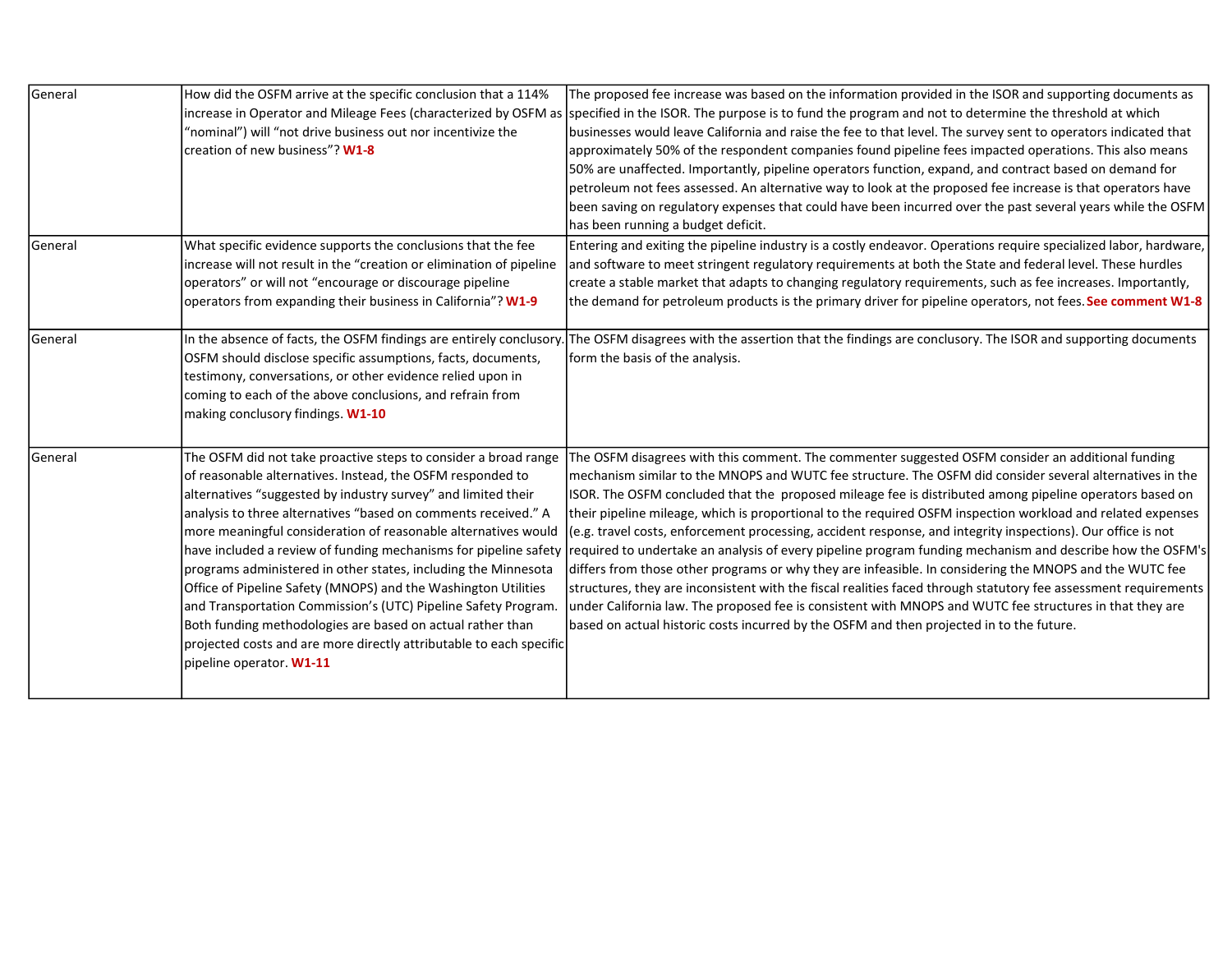| General | MNOPS charges pipeline operators based on a pro rata share of<br>total actual costs of administering the program minus the federal See comment W1-11<br>reimbursement and other program costs attributable<br>to specific operators. Then each operator is billed directly for the<br>costs directly attributable to their specific operation. W1-12                                                                                                                                                                                                                                                                                                                                                                                                                  | The OSFM also takes federal grant reimbursement into consideration of the fee assessed. |
|---------|-----------------------------------------------------------------------------------------------------------------------------------------------------------------------------------------------------------------------------------------------------------------------------------------------------------------------------------------------------------------------------------------------------------------------------------------------------------------------------------------------------------------------------------------------------------------------------------------------------------------------------------------------------------------------------------------------------------------------------------------------------------------------|-----------------------------------------------------------------------------------------|
| General | The Washington UTC Pipeline Safety Program is similarly funded                                                                                                                                                                                                                                                                                                                                                                                                                                                                                                                                                                                                                                                                                                        | See comment W1-11                                                                       |
|         | through an annual overhead charge "allocated among companies<br>according to each company's share of the total of all pipeline<br>miles" as well as a pipeline safety fee "allocated among<br>companies in proportion of each company's share ofstaff hours<br>that are directly attributable to particular companies." W1-13                                                                                                                                                                                                                                                                                                                                                                                                                                         |                                                                                         |
| General | These funding methodologies provide three distinct advantages:<br>1. Increased flexibility for the regulatory agency to manage<br>varying annual program costs, workloads, and reimbursements.<br>Operator fees are based on actual costs incurred by the agency<br>and billed directly to the operators. Under these methodologies,<br>the agency does not need fee revisions based on budget or<br>workload projections.<br>2. Increased transparency.<br>3. More equitable distribution of program costs since operator<br>fees are more directly correlated with each company's respective<br>operation.<br>WSPA recommends that the OSFM include the MNOPS and<br>Washington UTC funding methodologies in its consideration of<br>reasonable alternatives. W1-14 | See comment W1-11                                                                       |